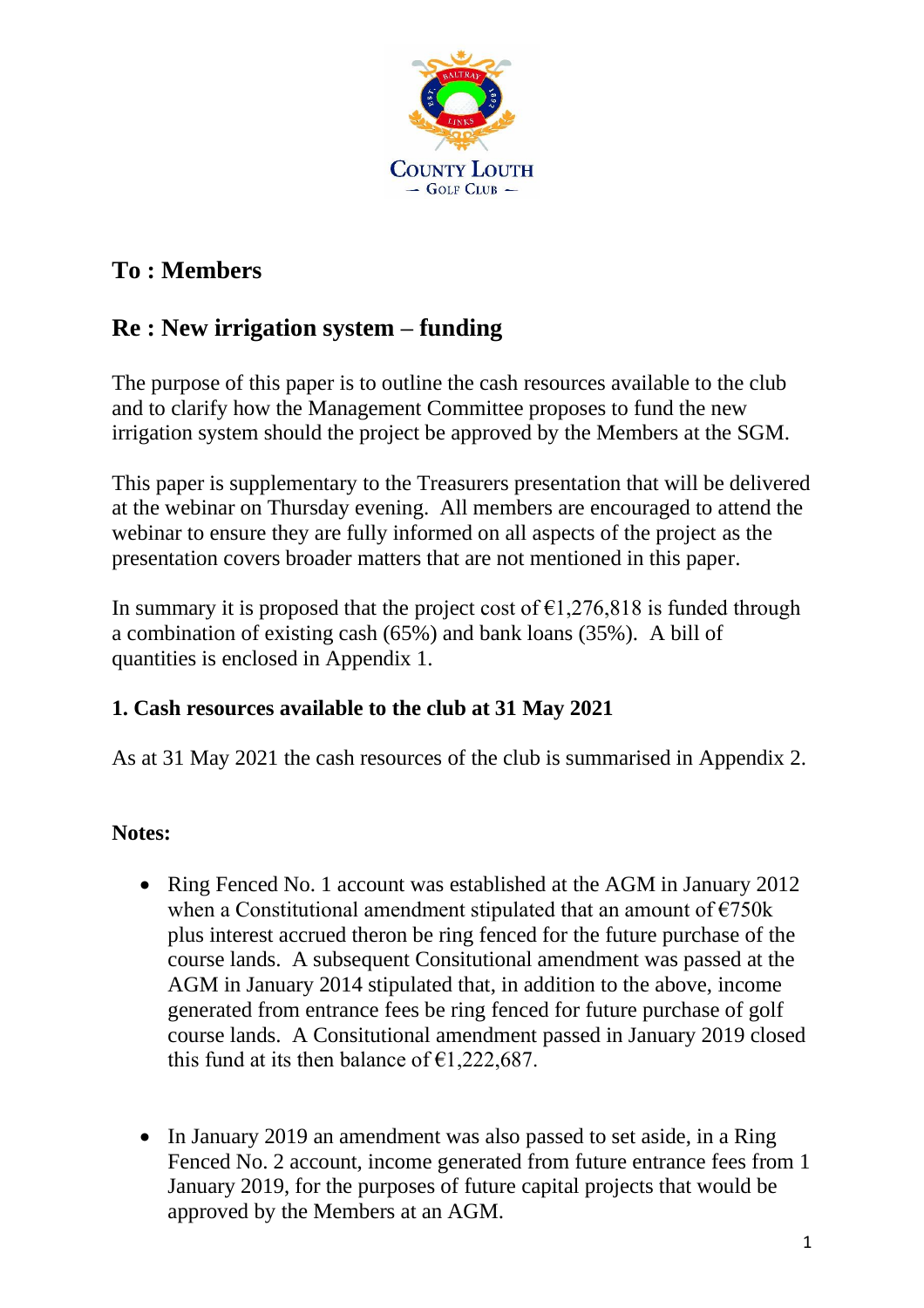## **2. Funding proposal**

- Use all of the funds in the Ring Fenced No 2 account. This provides funding of  $\text{\textsterling}446,000$ .
- Use  $\epsilon$ 383,000 from the Ring Fenced No 1 account, leaving a balance in this account of  $\epsilon$ 839,687 (which is more than the  $\epsilon$ 750,000 originally set aside January 2012).
- This provides funding from existing cash resources of  $\epsilon$ 829,000.
- With an estimated project cost of  $\epsilon$ 1,276,818 a balance of  $\epsilon$ 447,818 is required. This should be borrowed from AIB/BOI and repaid over a term of 7 to 10 years (depending on terms and conditions etc), or alternatively lease/asset finance may be available from AIB/BOI. Over a 7 year term the loan/interest payments amount to  $\epsilon$ 72,000 p.a. approx. Written loan approval has been received and discussions with both banks will continue regarding the most favourable terms and conditions for the Club, including security requirements, and then finalised should the project receives member approval.

### **3. How will the club repay the bank borrowings**

- The club will earn entrance fees in 2022 and future years. Under the Constitution these funds will accrue to the Ring Fenced No 2 account. While applications for new ordinary members is currently closed, this is only a temporary arrangement to allow the Management Committee time to assess member numbers, timesheet management and pricing.
- Using future cash flows accruing to the No. 2 account, this cash should be sufficient to meet all repayments. To the extent there is any shortfall in the No 2 account this will have to met with cash in the "free cash" account which is there to fund day to day expenses.
- This approach means the club is not relying on green fees to repay the loan. The clubs approach to green fees remains the same as the strategy that has been deployed over the last few years. The strategy is to reduce the number of visitors while at the same time recovering a higher green fee rate i.e. "get more from less". This keeps green fee income high while seeking to give members every opportunity to play golf.

### **4. Subscription proposal at the 2022 AGM**

• As previously flagged at the last AGM, the Management Committee will be bringing a proposal to Members at the AGM in January 2022.